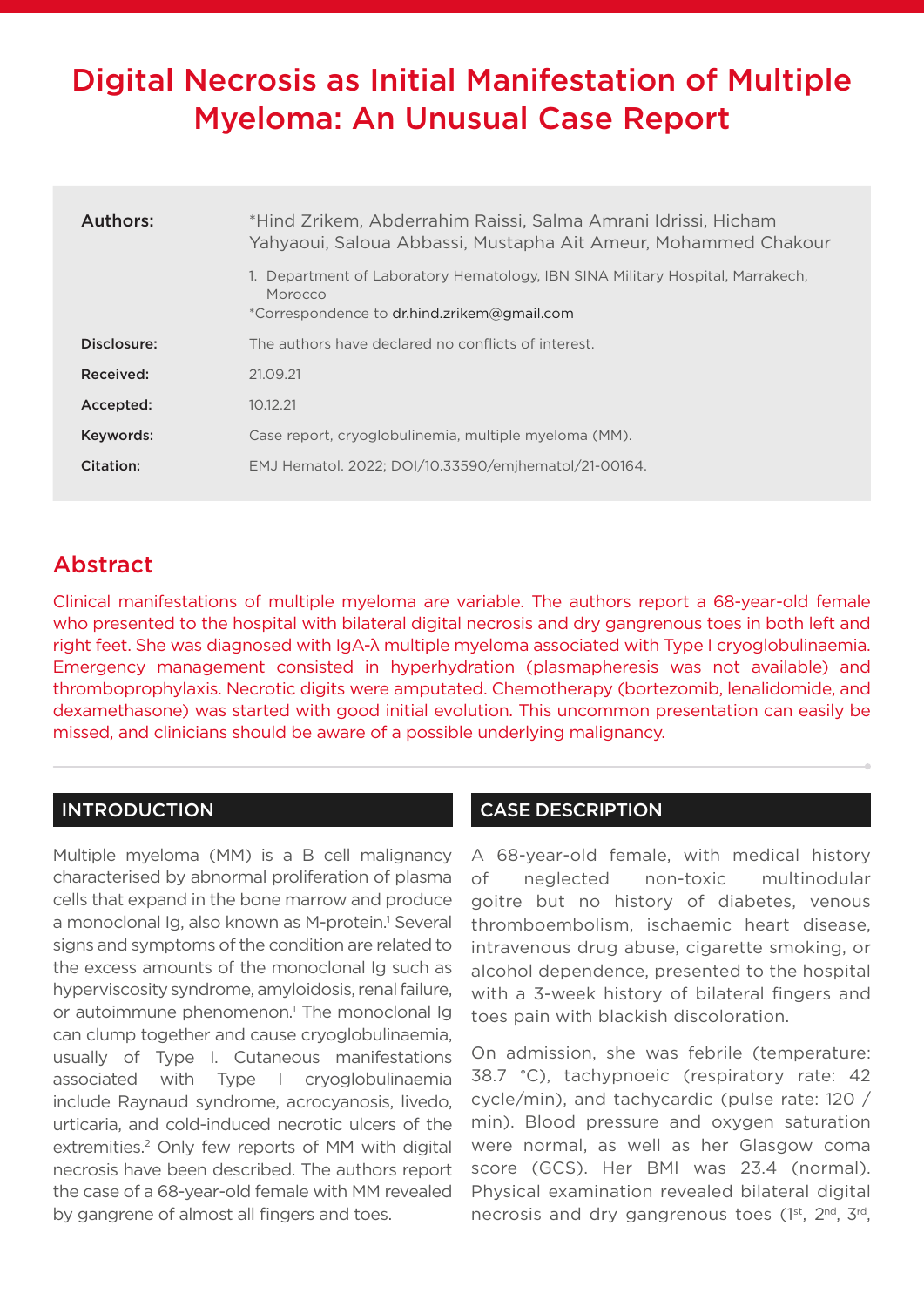and  $4<sup>th</sup>$ ) in both left and right feet (Figure 1) with normal peripheral pulses. Neck exam showed hard painless and nodular goitre. There were no palpable lymph nodes, hepatosplenomegaly, or bone pain. Cardiopulmonary auscultation showed lower-right lung dullness with crackling rales.

The admitting laboratory results were as follows: haemoglobin: 9.9 g/dL; leukocyte count: 16 giga/L with 80% neutrophils; platelet count: 201 giga/L. Erythrocyte sedimentation rate: 90 mm/1<sup>st</sup> hour: total serum protein: 82 g/L (reference range: 62–87); albumin: 18.9 g/L (reference range: 35–50); calcium: 85 mg/L (reference range: 85– 100); albumin-corrected calcium: 106.14 mg/L; C-reactive protein: 172.00 mg/L (reference range: 0.0–5.0); creatinine: 205.0 mmol/L (reference range: 53–115); fasting blood sugar: 4.2 mmol/L (reference range 3.9–6.1). Serum protein electrophoresis showed a monoclonal spike of 40.9 g/L in the β region and immunofixation electrophoresis confirmed that it involves IgAλ.



#### Figure 1: Gangrene in almost all of fingers and toes of the authors' patient, seen on the right hand (A), left hand (B), left foot (C), and right foot (D).

The serum-free  $\kappa$  was 19 mg/L, serum-free  $\lambda$  was 125 mg/L, and κ/λ ratio was 0.125 mg/L. Urine Bence Jones protein was positive. Cryoglobulin test was positive (qualitative research with cryoprecipitation method). Electrophoresisimmunofixation showed a monoclonal peak and typed the cryoprecipitate as IgA-L. β2 microglobulin was 6.2 mg/L (reference range: 0.97–2.64 mg/L), and lactate dehydrogenase 984 units/L (reference range: 120–300). Thyroid function was normal. Serological exams for HIV, hepatitis B virus, and hepatitis C virus were negative.

Under the suspicion of a connective tissue disease, a set of analyses were performed, including rheumatoid factor, anti-nuclear, anti-doublestranded DNA, anti-Sjögren's-syndrome-related antigen A autoantibodies, anti-Sjögren syndrome antigen B, anti-nucleosome, anti-histone, anti-Smith antigen, anti-U3-ribonucleoprotein, anti-Jo-1, and anti-Scl-70 antibodies, which were all negative. Serum complement titrations were within normal values. Bone marrow aspirate revealed 30% infiltration by plasma cells including atypical forms, with no marked reduction in granulopoiesis or erythropoiesis (Figure 2). Conventional karyotype and fluorescent *in situ* hybridisation were normal.

Chest X-ray showed lower-right lobar shadow. Whole body MRI showed no bone lesions. The diagnosis of MM with Type I cryoglobulinaemia was made. The patient was staged by the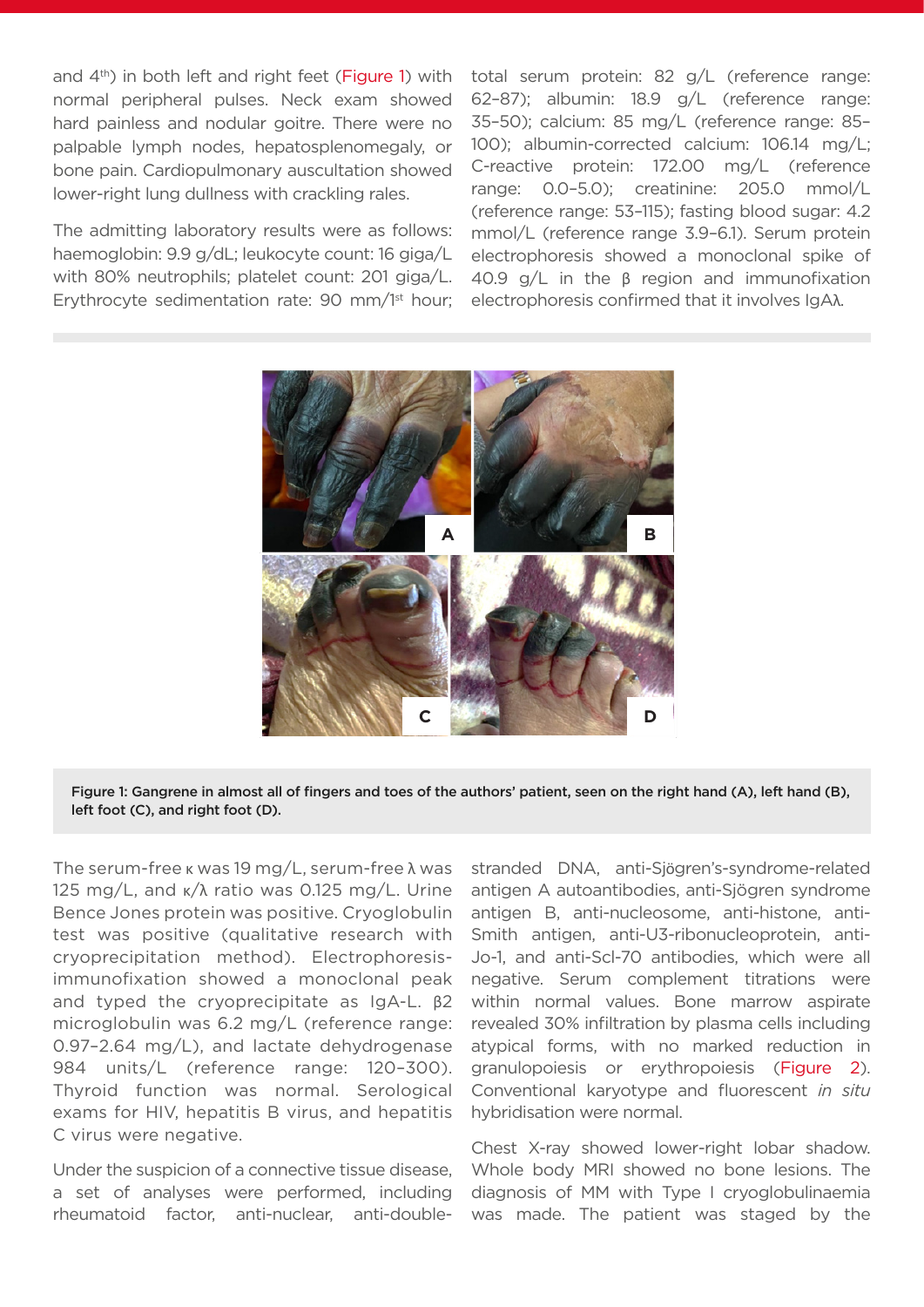

Figure 2: Bone marrow aspirate of our patient showing dystrophic plasma cells.

Revised International Staging System (R-ISS) as Injury Severity Score (ISS) III. Emergency management consisted in hyperhydration (plasmapheresis was not available), intravenous antibiotics, and thromboprophylaxis with lowmolecular-weight heparin. All the necrotic digits were amputated (the decision was made in coordination with vascular surgery staff, the patient, and her family). The patient was started on bortezomib, lenalidomide, and dexamethasone. Initial evolution was good, with normalisation of fever and respiratory symptoms, and no further extension of the acrocyanosis. However, at Day 15 of the second chemotherapy session, she presented to the emergency room with 24 hours history of chest pain and dyspnoea. The diagnosis of massive pulmonary embolism was made, and the patient received curative antithrombotic treatment with low-molecular-weight heparin. Unfortunately, the patient died 48 hours later in the intensive care unit.

## **DISCUSSION**

MM is a plasma cell dyscrasias afflicting mostly the elderly, over the age of  $70<sup>3</sup>$  The International Myeloma Working Group (IMWG) consensus updated the diagnostic criteria for MM to include laboratory biomarkers, radiological, and histological findings in addition to hypercalcaemia, renal failure, anaemia, and bone lesions (CRAB) criteria.4 General symptoms such as fatigue, fever, night sweats, weight loss, and bone pain are classic manifestations of MM. Although, this malignancy exhibits a wide range of uncommon presentations, including ocular symptoms (proptosis, optic neuropathy, retinal haemorrhage, and detachment), neurological presentations (cranial nerve palsies, vertigo, and diabetes insipidus related to pituitary involvement), and gastrointestinal manifestations (acute and chronic pancreatitis, mesenteric ischaemia, and hepatosplenomegaly).<sup>5</sup> In this case, MM was revealed by digital necrosis related to capillary lumen obstruction by Type I cryoglobulin precipitates. Cryoglobulins are abnormal plasma Igs that precipitate at low temperatures and dissolve upon rewarming. According to Brouet et al.<sup>6</sup> they are classified into three types:

1) Type I cryoglobulins are monoclonal (IgM > IgG > IgA), usually associated with B cell malignancies, most often MM, monoclonal gammopathy of undetermined significance (MGUS), or Waldenström macroglobulinaemia;

2) Type II cryoglobulins are polyclonal Igs associated with monoclonal Igs; and

3) Type III cryoglobulins involve only polyclonal Igs.

Type II and III cryoglobulins are usually  $\text{Im } (k > \lambda)$ and are referred as 'mixed cryoglobulins'.7 They happen along with hepatitis C virus infection (70–90%), autoimmune diseases (Sjögren's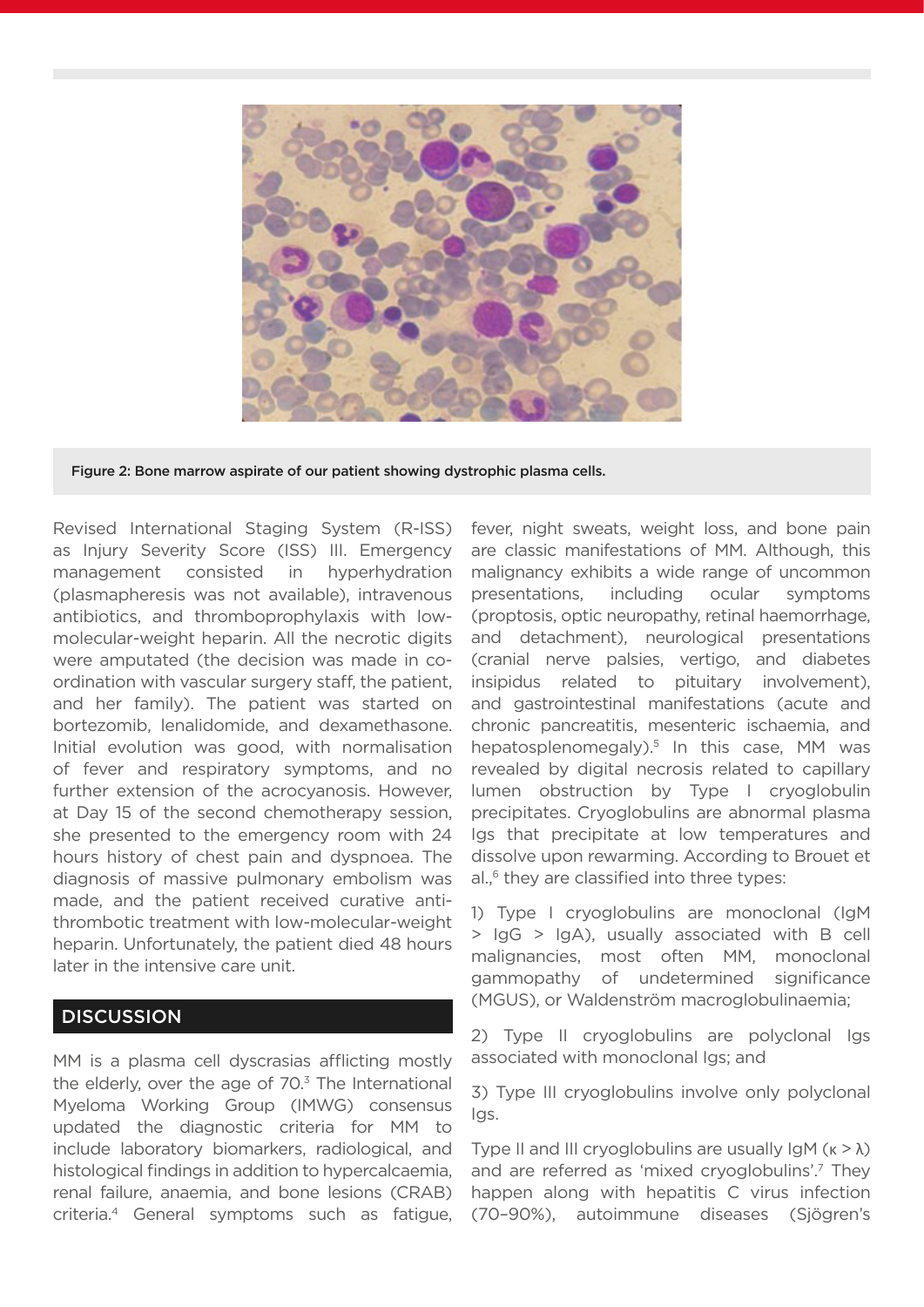syndrome, followed by lupus and scleroderma), or B cell lymphoid malignancies. This patient's cryoglobulinaemia was typed as IgA-L which is an extremely rare form. Rheumatoid factor activity is often found in mixed cryoglobulinaemia, unlike Type I cryoglobulinaemia, where it is rarely identified.8 Clinical manifestations associated with Type I cryoglobulinaemia are mainly cutaneous (purpura, Raynaud's phenomenon, distal ulcers and necrosis, cold urticaria, and livedo). Rheumatologic, neurological, renal, gastrointestinal, and cardiopulmonary involvements are rare.9

According to a cohort study, 13.3% of patients with digital ischaemia associated with cancer had cryoglobulinaemia.<sup>9</sup> The largest series of MM that presented as cryoglobulin-related symptoms was reported by Payet et al.<sup>10</sup> Most of the patients had skin lesions (71 [4%]) among which only one patient presented with digital necrosis and gangrene. Treatment strategies for Type I cryoglobulinaemia with extensive necrosis involve plasmapheresis to quickly manage necrotising lesions and help their resolution. Specific chemotherapy prevents cryoglobulinaemia relapse and targets the underlying malignancy. In MM, bortezomib and lenalidomide are one of the most effective first line therapeutic agents.2,8,10

Unfortunately, despite an adequate initial management, MM associated with Type I cryoglobulinaemia has a poor prognosis. Most of the cases reported in the literature had fatal evolution (Table 1). In a retrospective study of 1,228 patients with MM, patients with skin involvement had significantly decreased overall survival compared to those without skin involvement (median: 28 versus 57 months).<sup>16</sup>

Table 1: Characteristics of patients presented with multiple myeloma presented as cryoglobulin Type I-related digital necrosis.

| Case report                             | Age (years); sex | Bone marrow                                                  | MM type       | <b>ISS</b>               | Chemotherapy                                          | Outcome               |
|-----------------------------------------|------------------|--------------------------------------------------------------|---------------|--------------------------|-------------------------------------------------------|-----------------------|
| Narayanan<br>et al., <sup>11</sup> 2016 | 45; female       | Increase in<br>plasma cells                                  | IgG-K         | $\mathbb{H}$             | Bortezomib, lenalidomide,<br>and dexamethasone        | Complete<br>remission |
| Ninomiya et<br>al., <sup>12</sup> 2010  | 61; male         | 31% plasma<br>cells                                          | $IqG-\lambda$ | $\mathbb{H}$             | Vincristine, adriamycin, and<br>dexamethasone         | Died                  |
| Solimando<br>et al., <sup>13</sup> 2018 | 71; male         | >90% plasma<br>cells                                         | IgG-k         |                          | Bortezomib, melphalan, and<br>prednisone              | Partial<br>remission  |
| Abdulla et<br>al., <sup>14</sup> 2014   | 54; female       | 63% plasma<br>cells                                          | $lgG-\lambda$ | $\overline{\phantom{a}}$ | Dexamethasone,<br>cyclophosphamide, and<br>bortezomib | Died                  |
| Vacula et<br>al., <sup>15</sup> 2010    | 68; male         | <b>Diffuse</b><br>infiltration<br>by matured<br>plasma cells | $IqG-\lambda$ |                          | Vincristine, idarubicin, and<br>dexamethasone         | Died                  |
| The authors'<br>case                    | 68; female       | 30% plasma<br>cells                                          | $lgA-\lambda$ | $\mathbf{III}$           | Bortezomib, lenalidomide,<br>and dexamethasone        | Died                  |

ISS: Injury Severity Score; MM: multiple myeloma.

## **CONCLUSION**

Digital necrosis is a rare and atypical presentation of MM. Most often, it is related to Type I cryoglobulinaemia, a condition

that requires specific management. It may lead to misdiagnosis and delayed treatment. Clinicians should be aware of this rare manifestation and consider MM diagnosis even in the absence of classical CRAB criteria.